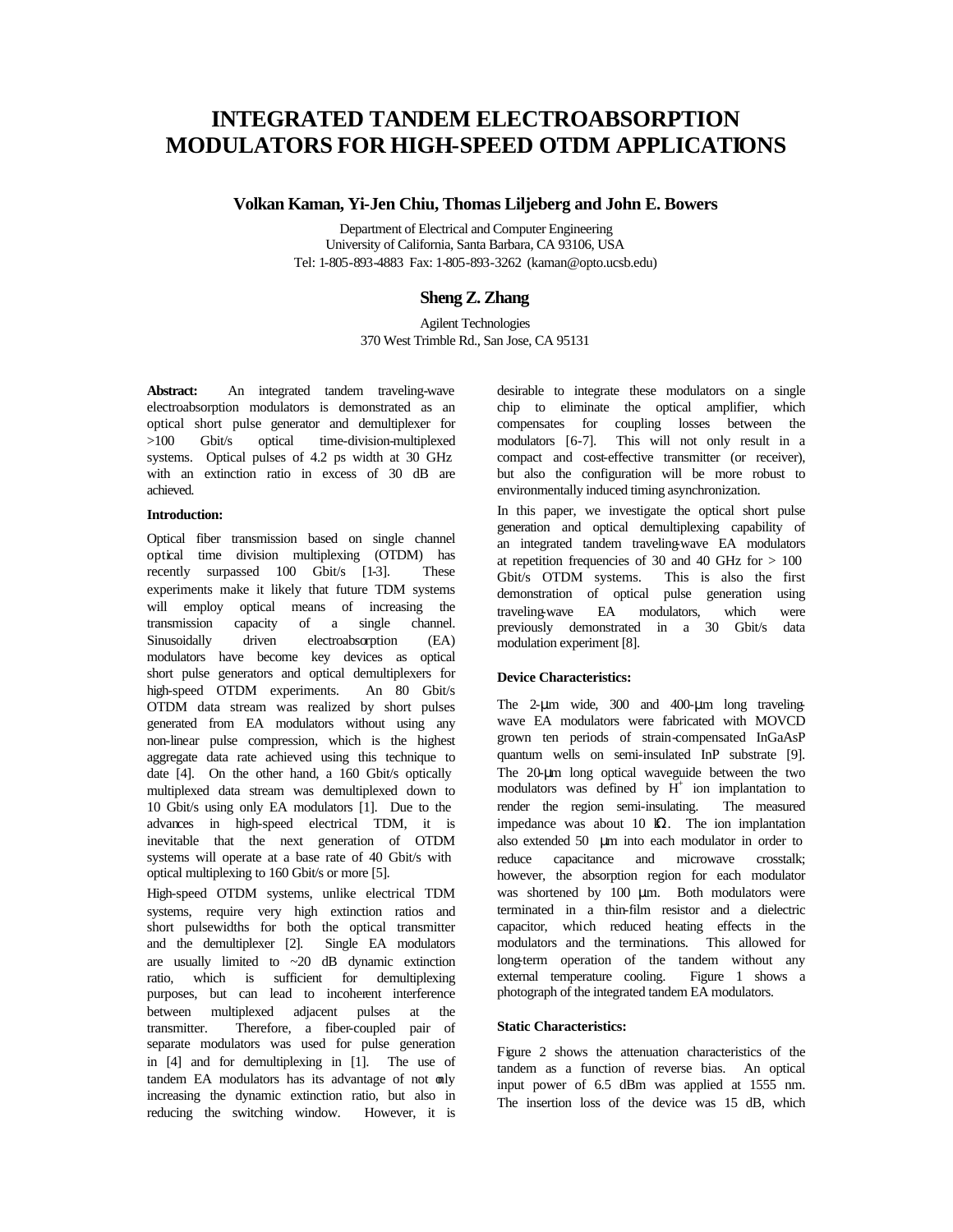will be improved by AR-coating the facets. Each device was individually characterized by keeping the other modulator at zero bias. The 400-μm device achieved a maximum extinction of 38.8 dB at -6 V while 26.2 dB of extinction was observed for the 300-μm device. The difference in the maximum extinction ratio is due to the shorter absorption region of the 300-μm device. It should also be noted that for higher reverse biases, a saturation of absorption is observed for both devices. Even though it is desirable to apply a high reverse bias for very short pulse generation using sinusoidal modulation, the absorption saturation at high reverse biases will deteriorate the extinction ratio. On the other hand, the tandem configuration shows an improved extinction ratio with a maximum of 55.3 dB at –6V. The absorption saturation is well suppressed in comparison to single device operation.

#### **Dynamic Characteristics:**

The optical switching capability of the tandem EA modulators was first characterized at 30 GHz. Both modulators were driven with  $7 \text{ V}_{\text{pp}}$  sinusoidal RF signals, which were synchronized by an electrical delay line. The width of the obtained pulses were measured using an autocorrelator and deconvolved assuming a gaussian pulse shape as inferred from the optical spectrum measurements. Figure 3 shows the obtained pulse widths as a function of reverse bias to the modulators. It is very important to mention that the following criteria were used for these measurements: (1) the average optical output power of the tandem was higher than –24 dBm in order to ensure that the signal-to-noise ratio of the pulses would not be deteriorated after subsequent amplification for system experiments, and (2) the dynamic extinction ratio was estimated to be > 30 dB. The minimum pulse width satisfying these criteria was 4.9 ps at reverse biases of  $-4.5$  V and  $-4$ V for the 300-μm and 400-μm devices, which is shown in Figure 4. This optical switching window is well suited for > 100 Gbit/s optical demultiplexing applications [2]. The pulse widths obtained from the individual 300-μm and 400-μm devices at a reverse bias of –4.5 V were 6.9 ps and 6 ps, respectively. Figure 5 shows the optical spectrum of the modulated tandem EA modulators, which has a gaussian shape of 0.75 nm bandwidth. The time-bandwidth product of 0.46 for the 4.9 ps pulses suggests that the pulses were slightly chirped. When the tandem was followed by dispersion compensating fiber (DCF) with a dispersion of about –6 ps/nm, the pulses were linearly compressed to a transform-limited pulse width of 4.2 ps (Figure 4). This pulse width suggests that the tandem is suitable as an optical pulse source for simultaneous polarization and time division multiplexed systems in excess of 100 Gbit/s.

The optical switching response of the tandem EA modulators was also performed at 40 GHz. The RF drive was limited to  $4$  V<sub>pp</sub>, which resulted in a compromise between minimum pulse width, dynamic extinction ratio and average optical output power. A minimum optical pulse width of 5.9 ps with a bandwidth of 0.58 nm was achieved. The extinction ratio was estimated to be ~20 dB. These results should improve when the tandem is driven with higher power RF amplifiers at 40 GHz and enable low-penalty optical demultiplexing of a 160 Gbit/s OTDM data stream [1].

## **Conclusion:**

An integrated tandem traveling-wave EA modulators was demonstrated as a viable high-speed optical source and demultiplexer. Optical pulses with high extinction ratios and less than 5 ps width were achieved for repetition frequencies of  $> 20$ GHz.

## **Acknowledgements:**

The authors would like to acknowledge Gerry Robinson for providing technical support, Stephanus Spammer from Corning, Inc. for donating the dispersion compensating fiber, and Carlton Creamer from Sanders Co. for donating the 30 GHz MMIC power amplifiers. This work was supported by DARPA under the MOST program.

# **References:**

- [1] B. Mikkelsen, G. Raybon, R. –J. Essiambre, K. Dreyer, Y. Su, L. E. Nelson, J. E. Johnson, G. Shtengel, A. Bond, D. G. Moodie and A. D. Ellis, "160 Gbit/s single-channel transmission over 300 km nonzero-dispersion fiber with semiconductor based transmitter and demultiplexer", *ECOC '99*, PD2-3, 1999.
- [2] A. D. Ellis, J. K. Lucek, D. Pitcher, D. G. Moodie and D. Cotter, "Full 10 x 10 Gbit/s OTDM data generation and demultiplexing using electroabsorption modulators", *Elec. Lett.*, vol. 34, pp. 1766-1767, 1998.
- [3] S. Kawanishi, Y. Miyamoto, H. Takara, M. Yoneyama, K. Uchiyama, I. Shake and Y. Yamabayashi, "120 Gbit/s OTDM system prototype", *ECOC '98*, pp. 43-45, 1998.
- [4] D. D. Marcenac, A. D. Ellis and D. G. Moodie, "80 Gbit/s OTDM using electroabsorption modulators", *Elec. Lett.*, vol.34, pp.101-103, 1998.
- [5] A. D. Ellis, R. J. Manning, I. D. Phillips and D. Nesset, "1.6 ps pulse generation at 40 GHz in phaselocked ring laser incorporating highly nonlinear fibre for application to 160 Gbit/s OTDM networks", *Elec. Lett.*, vol. 35, pp. 645- 646, 1999.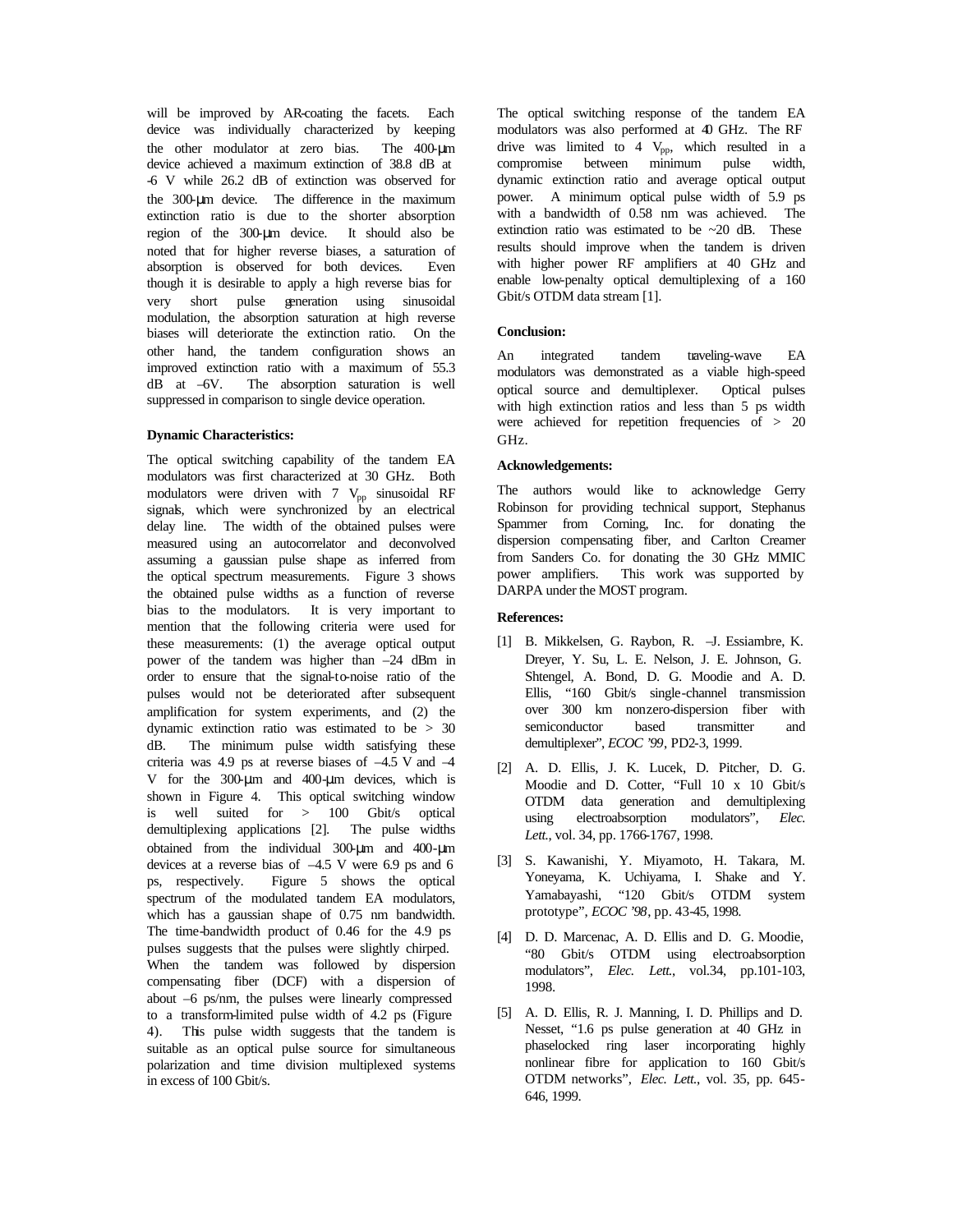- [6] H. Tanaka, S. Takagi, M. Suzuki and Y. Matsushima, "Optical short pulse generation by double optical gate operation of tandem connected electroabsorption modulators driven by sinusoidal voltages", *Elec. Lett.*, vol. 29, pp. 1449-1451, 1993.
- [7] F. Devaux, D. Jahan, F. Alexandre, A. Ougazzaden, E. Vergnol and M. Carre, "Tandem of modulators for high on/off pulse generation (-55 dB)", *Elec. Lett.*, vol. 33, pp. 1491-1492, 1997.
- [8] V. Kaman, S. Z. Zhang, A. J. Keating and J. E. Bowers, "High-speed operation of travellingwave electroabsorption modulator", *Elec. Lett.*, vol. 35, pp. 993-995, 1999.
- [9] S. Z. Zhang, Y. J. Chiu, P. Abraham, J. E. Bowers, "25 GHz polarization-insensitive electroabsorption modulators with travelingwave electrodes", *IEEE Photon. Tech. Lett*., vol. 11, p.191-193, 1999.



Figure 1 – Photograph of the integrated tandem EA modulators



Figure 2 – Attenuation vs. reverse bias characteristics